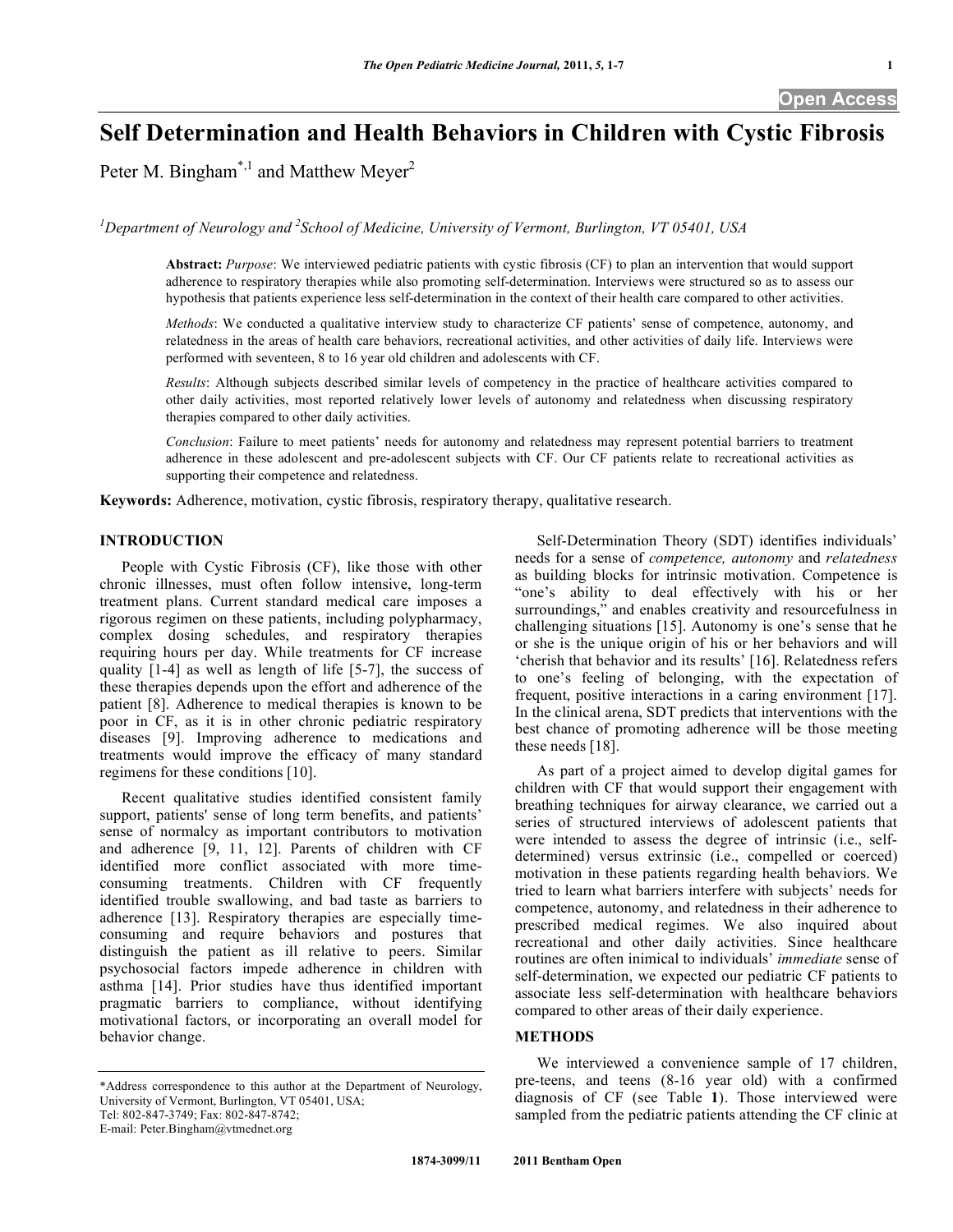Fletcher Allen Health Care (FAHC) in Burlington, VT and those admitted to the hospital at FAHC for acute exacerbations of CF. All procedures were approved by the University of Vermont's Institutional Review Board.

## **Recruitment**

We sent an introductory mailing with a request for an interview along with the reminder for the quarterly clinic appointment to a convenience sample of candidates eligible for the interviews. On arrival to the clinic, and when convenient for the subject/family, the researcher approached the candidates and their families with additional information about the nature and goals of the study as well as consent forms. All individuals who received mailings and were approached in clinic consented to be interviewed. Interviews began immediately once the child assented and the family consented to participate.

# **Subjects and Interviews**

 Subjects were 17 pre-adolescents and adolescents from the FAHC CF clinic where they had periodic follow-up care.

**Table 1. Subject Demographics** 

| <b>Interviewee</b> | Age (Yrs) | Gender       | Ethnicity |
|--------------------|-----------|--------------|-----------|
| $\mathbf{1}$       | 16        | M            | Caucasian |
| $\overline{2}$     | 16        | F            | Caucasian |
| 3                  | 16        | M            | Caucasian |
| $\overline{4}$     | 14        | F            | Caucasian |
| 5                  | 10        | M            | Caucasian |
| 6                  | 13        | M            | Caucasian |
| 7                  | 14        | M            | Caucasian |
| 8                  | 15        | M            | Caucasian |
| 9                  | 12        | M            | Caucasian |
| 10                 | 13        | F            | Caucasian |
| 11                 | 8         | $\mathbf{F}$ | Caucasian |
| 12                 | 16        | F            | Caucasian |
| 13                 | 14        | M            | Caucasian |
| 14                 | 14        | F            | Caucasian |
| 15                 | 9         | F            | Caucasian |
| 16                 | 15        | M            | Caucasian |
| 17                 | 12        | M            | Caucasian |

 These individuals all were involved with complex treatment protocols that included: nebulizers, airway clearance vests, 'hands-on' respiratory therapy, inhalers, antibiotics, digestive enzymes, hypertonic saline, oscillating positive-expiratory pressure devices, and vitamins. A structured guide (see appendix) for interviews was developed from an initial pilot study of a breath-controlled video game for hospitalized pediatric patients with CF. Interviews were oriented towards (1) identifying barriers to adherence with prescribed respiratory therapies (defined here as inhaled medications, percussion physiotherapy, and

breathing techniques including active cycle breathing or huffing); (2) identifying recreational activities of pediatric CF patients, including engagement with digital media; (3) identifying attitudes about CF and its treatment in general. Three cycles of iterative refinement of our structured interview were performed in the course of this pilot experience, leading to a final version used for the present study. The interview began by engaging children with discussion questions about free time, followed by questions regarding healthcare experience. To this structured interview, we added a survey that has been validated and used in clinical populations in the SDT literature. Survey questions regarding self-determination were obtained from the authors' website (http://www.psych.rochester.edu/SDT/ questionnaires.php) [19]. The interviews also addressed respondents' recreational activities, including respondents' preferences for context and content in video games. Interviews were performed at clinical (in- or out-patient) spaces, with parents present, by one of the authors (MM) who was also trained in interviewing skills by an individual with extensive experience in qualitative research, interviewing, and conducting focus groups.

# **Data Collection**

 Twelve interviews were conducted in the ambulatory clinic and five in the in-patient setting. Interviews lasted between 15 and 30 minutes; they were digitally recorded and later transcribed for review. Following the interview, participants answered a written SDT survey; five of the younger participants had the survey read to them and verbally responded.

# **Data Analysis**

 Digital recordings were transcribed excepting identifying remarks. A qualitative analysis of the data included abstraction of responses and categorization according to their alignment with the constructs of competence, relatedness, and autonomy. Survey results were tabulated.

#### **RESULTS**

#### **Competence**

 When subjects were asked to rate between 1 (poor) and 10 (great) how well they were doing their treatments, all but two respondents ranked a 7 or greater. Most subjects considered their knowledge and performance of their treatment regimens to be strong. Frequently, subjects cited the importance of their medicines as a reason why they did their routines so well. When subjects admitted to lapses, they were largely unintentional and often related to social, athletic or family-based interruptions in their routines. While subjects stated they were doing a good job with their CF regimens, only nine subjects reported any awareness of 'huffing,' an autogenic clearance breathing technique recommended to all of our CF patients. Only three subjects practiced huffing on a regular basis. Others who were aware<br>of the technique cited "cough," "dizziness," of the technique cited "cough," "dizziness," "lightheaded[ness}" and a lack of efficacy as reasons for not doing it.

# **Autonomy**

 Subjects repeatedly mentioned CF treatments as something they "have to do" and over which they had "no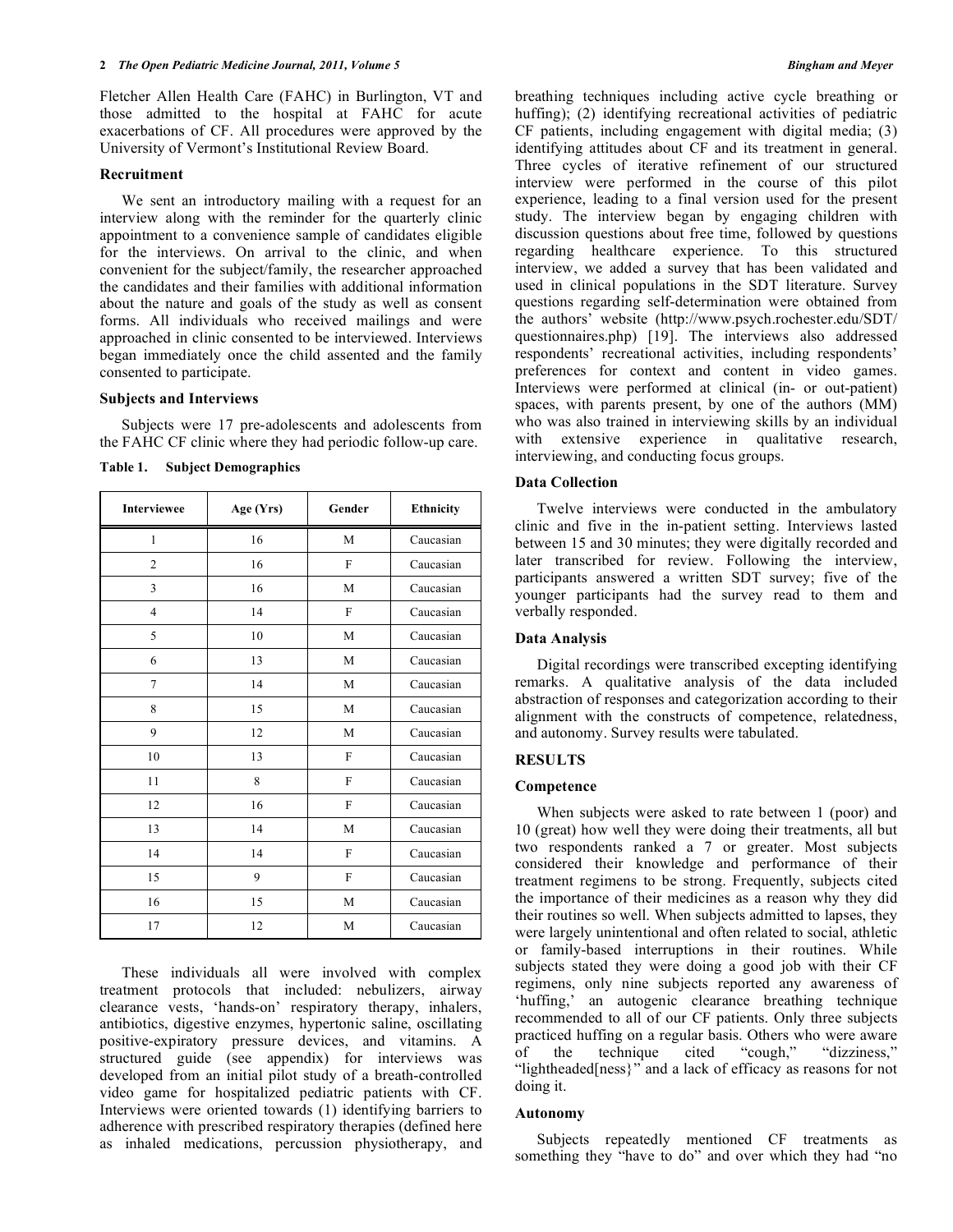choice," and parents or doctors were the reason they took their medications. Only five subjects mentioned taking their medications as something they "really want to [do]." When asked about which parts of their life were affected because of their CF, 13 of 17 responded "nothing", "none" or "no different."

 Subjects often presented scenarios of passive or resistant responses to health care behaviors - when asked how one would get a participant to do something they did not want to do, most participants said they responded best to either a bribe or threat. When participants were asked what they disliked about their treatments, time was the most common response. One subject admitted to purposefully not taking prescribed medication. Otherwise, subjects' attitude towards medicine was one of acceptance. Although all subjects knew treatments were supposed to improve health, only one subject reported feeling an immediate improvement to inhaled medication. Subjects rarely expressed outwardly negative attitudes towards their treatments but nearly half complained about the amount of time required to administer the regimen, citing this as a reason for missing treatments.

 The SDT Likert-scale survey (see appendix) helped to further elaborate upon the subjects' responses to questions of choice. There was a trend for subjects to endorse statements that external forces, and not personal volition, dictated their daily actions (Item #4). Furthermore, subjects often felt coerces in daily activities (Items #5, #6). Still, subjects agreed that they had some free-choice in their life (#7). The question prompt #8 "What I do is often not what I'd choose to do" seemed often to have been misunderstood by participants, as responses to this question were inconsistent with responses given to other similar questions.

 SDT survey questions focused on autonomy (see Appendix for numbered items corresponding to Tables **2** and **3** and Figs. **1**, **2**) yielded a mixture of responses, with a definite theme of lack of autonomy in connection with health behaviors. Subjects did not generally report feeling guilty about not taking medicine (#9), and did not report feeling pressure from others (#13) to take their medicine. Subjects were motivated to take their medicine in order to help them improve their personal health (#10, #15), and were also mindful not to upset others (#11) by not adhering. Subjects acknowledged a desire to adhere so as to impress others (#16) and their doctor (#17, #18). Internal inconsistencies in responses suggested that Item 12 ("I really don't think about it"), Item 14 ("Because it is easier to do what I am told than to think about it"), and Item 19, ("I don't really know why") were frequently misunderstood by subjects. Almost universally, subjects mentioned leisure activities as an area in which they had great freedom to choose. Non-treatment activities in which subjects felt as though they had the least choice were school, homework and chores.

**Table 2. Self-Determination Questions** 

| I do what I have to, but I don't feel like it is really my choice |  |
|-------------------------------------------------------------------|--|
| I do what I do because it interests me                            |  |
| I do what I do because I have to                                  |  |
| I am free to do whatever I decide to do                           |  |
| What I do is often not what I'd choose to do                      |  |

 Subjects acknowledged playing videogames daily, with an estimated daily usage ranging from 30 minutes to  $10 - 12$ hours; only two subjects played video games less than once



**Fig. (1).** Subjects' responses to self-determination questions on survey (see supplementary material).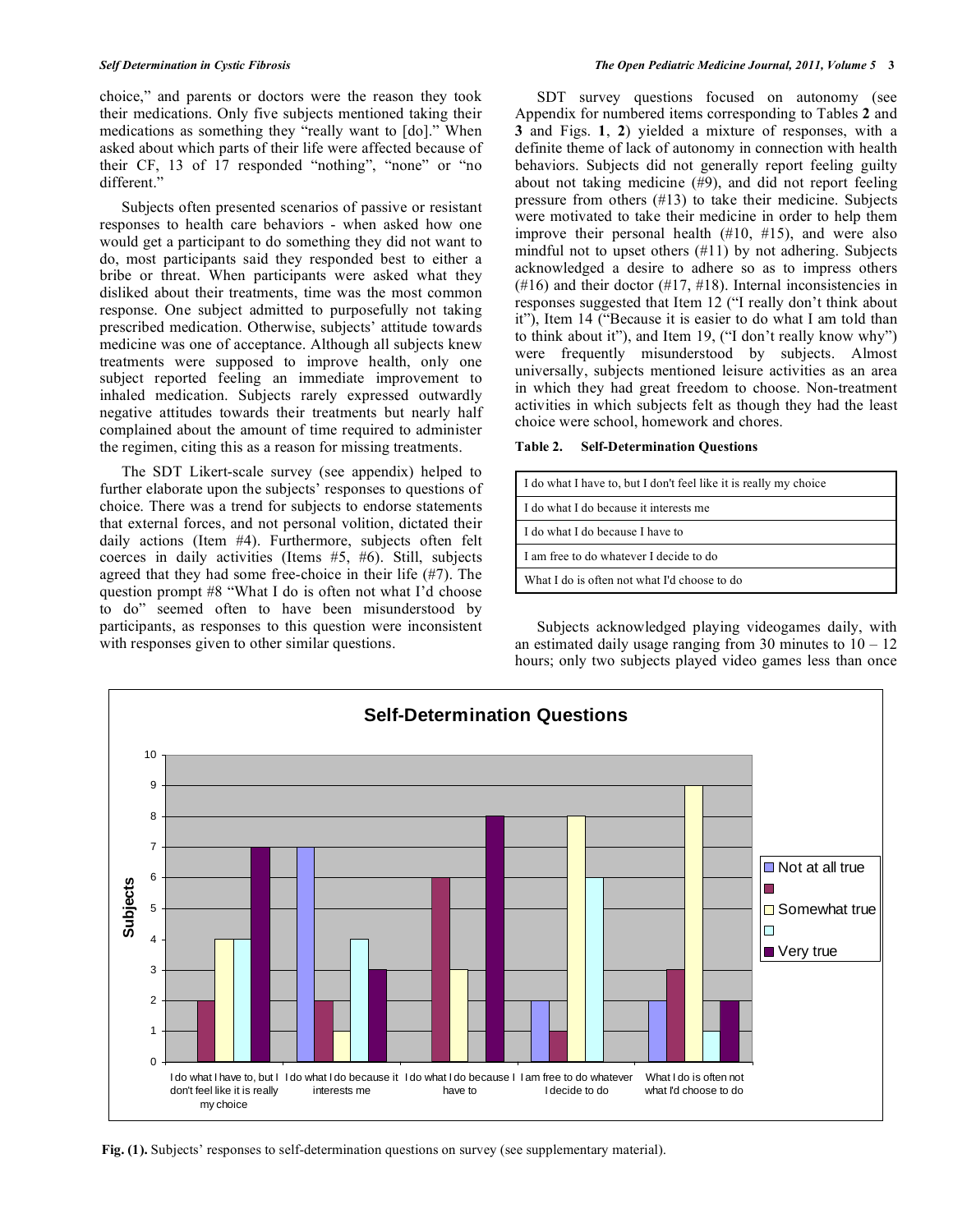

**Fig. (2).** Subjects' survey responses to the statement "The reason I would take my medicine regularly is..."

per week. Ten of 17 subjects used a video game, computer or television to occupy themselves during their daily treatment routines. Subjects frequently identified choice in the types of video games, and how they play the video games, including choices made during game play. Many of the subjects who denied frequent video game use at home mentioned video games as a preferred activity when admitted to the hospital.

# **Table 3. The Reason I would Take my Medication Regularly is…**

| Because I would feel guilty or ashamed if I did not take my medicine<br>regularly |  |
|-----------------------------------------------------------------------------------|--|
| Because I personally believe it is the best thing for my health                   |  |
| Because others would be upset with me if I did not                                |  |
| I really don't think about it                                                     |  |
| Because I feel pressure from others to do so                                      |  |
| Because it is easier to do what I am told than to think about it                  |  |
| Because it is very important for being as healthy as possible                     |  |
| Because I want others to see I can do it                                          |  |
| Because I would feel guilty if I didn't do what my doctor said                    |  |
| Because I want my doctor to think I'm a good patient                              |  |
| I don't really know why                                                           |  |

# **Relatedness**

 Participants repeatedly identified issues of social isolation associated with time-consuming CF treatment regimens: feelings of social isolation as a consequence of having CF and associated treatments were expressed by nearly half of the subjects. Masks for delivering nebulized

medicine stopped the participants from talking, and vibratory vests kept them from hearing. Still, subjects tended to consider themselves as similar to their peers, repeatedly emphasizing their normality relative to their peers. This attitude was notably associated with gaming -- many subjects commented on social aspects of video gaming. Videogames were often mentioned as a preferred activity with friends. Even the subjects who infrequently played video games, mentioned friends as a common part of their video game experiences.

 Non-medical activities were often an opportunity for respondents to be with their friends and family and to have choice in their behavior. Subjects participated in a variety of activities with their friends, and commented that they had choice in selecting who their friends were and when they could "hang-out" with them. Friends were mentioned as visitors to the hospital who provided entertainment and respite from the monotony of a hospital stay. When asked about friends with CF, interviewees repeatedly described limitations on contact with other patients. Outside of immediate family members with the disease and socializing inside of the hospital, relationships between children with CF were rare. Patients frequently cited the "three-foot rule" (intended to decrease communicable disease transmission) as a barrier to developing friendships with or interacting with other children with CF.

# **DISCUSSION**

 To identify obstacles and supports to self-management in pediatric subjects with CF, we conducted interviews addressing three central aspects of self-determination theory: subjects' sense of competence, autonomy, and relatedness in their daily lives. While the sample size was relatively small, the results reflect consistency in the attitudes and beliefs of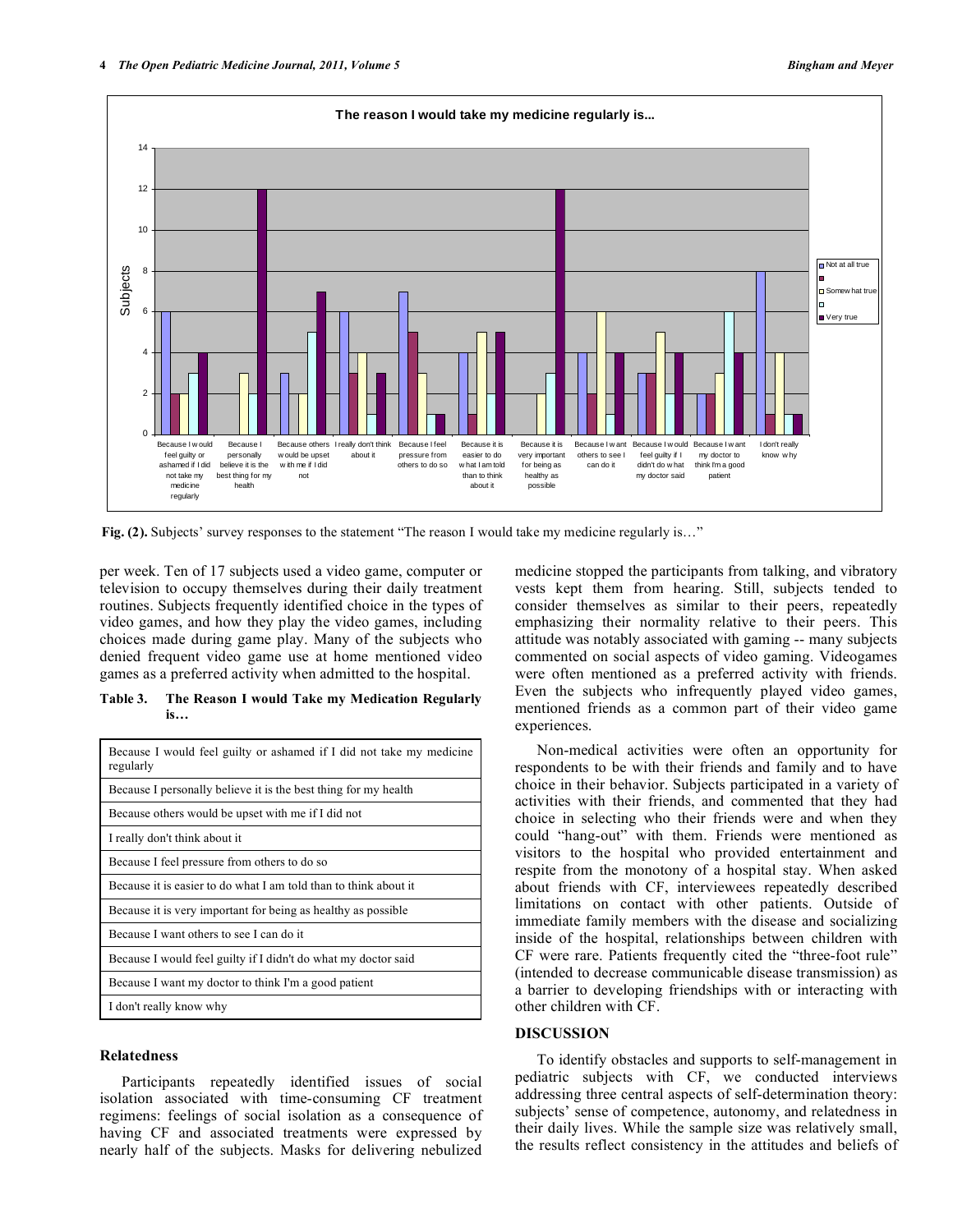adolescents and pre-teens with CF in these areas. These preliminary findings suggest relative strength in respondents' sense of competence, but weaknesses in respondents' sense of autonomy and relatedness in the context of their daily health care routines. In other areas of their lives such as sports activities, and engagement with digital media, subjects voiced a greater sense of autonomy and relatedness. These results provide groundwork for theory-driven design of interventions that could support self-management skills and health behaviors such as airway clearance exercises.

 Subjects described competence in all parts of their lives including their healthcare. Whether it was school, play, work or health care, subjects reported feeling capable in all environments. We identified subjects' sense of competence in their sense of being "normal" relative to peers, a finding that has been noted in other interview studies in pediatric CF patients [20]. Considering CF treatment regimens, a ubiquitous component of subjects' lives, all were actively involved in their routines and most took primary responsibility for their medications and treatments. Subjects believed they were doing a good job, despite rarely noticing any physical improvement associated with their regimen. Moreover, subjects hardly ever felt negatively towards their medications, and when they missed doses, they cited forgetfulness, sleepiness or time-limitations as reasons. An incidental finding relating to adherence was that subjects only rarely reported immediate symptomatic relief following CF medications and treatments. Interventions aimed to promote self-managing health behaviors could build on subjects' sense of competence as it can in turn encourage creativity, perseverance [15], and can support intrinsic motivations for health behaviors [21].

 As expected, feelings of autonomy did not fully extend to health behaviors. Subjects carried out their treatment routines with a sense of imposed necessity. Compounding the irritating qualities of their medicines (bad tastes, many pills, loud noises, oral obstruction), reported parental tactics aimed to increase adherence (i.e., nagging, restriction of privileges, and earning of gifts) had a strong "extrinsic" quality. Bribes, punishments, parents' insistence (extrinsic motivators) were cited more often than intrinsic motivators, such as a desire to maintain health. While most subjects indicated an extrinsically motivated relationship to their medication regimes ("something I have to do"), they accepted this necessity without apparent resentment. This impression is corroborated by results of the standardized SDT survey used to assess individuals' level of selfdetermination in relation to their own healthcare. On the other hand, a majority of subjects cited the reason as "for my health" instead of "for the doctor" when asked why they would take their medicine regularly, indicating a sense of personal responsibility and a sense of autonomy relating to performing complex daily treatment regimes.

 Most subjects felt there was no difference between themselves and their peers, an attitude of "feeling normal" that accords with previous research [20]. Subjects had friends with whom they played on sport teams, visited while in the hospital, played video games, and just "hung-out."

None of the subjects reported having friends with CF, citing the "three foot rule" regarding contact with other "CFers". Subjects thus showed a clear sense of the impact of this restriction on their relatedness to peers with CF, even as they were aware of the importance of containing the spread of pathogens.

 Impacts upon social-life were a common complaint of subjects regarding CF treatment regimens. Medications and treatments were a common source of conflict between parents and subjects as noted above. Most subjects literally began and ended each day with their CF regimen, and had multiple hours throughout every day dedicated to medications and treatments; hours that subjects felt were essentially taken away from preferred activities and time to be with friends and family [22]. These interviews elucidate ways that CF treatments are inherently socially isolating: airway clearance vests are loud, and the nebulizers block the mouth and prevent speaking. Medical regimes (i.e. antibiotics, enzymes, inhalers) and equipment (i.e. vests, nebulizers) precluded some subjects from spending the night at friends' houses. Individuals with CF have limited opportunities to relate to others whose lives involve similar impositions. Interventions to improve adherence may be more effective if they can address these obstacles to autonomy and relatedness.

 Our study is limited by small sample size—the sociocultural homogeneity of our study group renders the results preliminary. SDT-related questions were not intelligible (in the sense of age-appropriateness) to some of our younger subjects, some of whom did not relate to the reflections called for in the SDT survey. While these survey instruments have been used and validated in other populations, we did not identify earlier reports using SDT surveys in subjects with CF, and few researchers have used SDT surveys in pediatric patients. SDT survey items may have cultural biases, or have belied the complexity of respondents' feelings about SDT themes: subjects' responses to the questions were incongruent with statements endorsed in other parts of the survey, or expressed to the interviewer at the time of the survey. Although they were developed after a series of earlier interviews with other subjects, non-SDT interview questions were not validated in a larger group. We did not characterize subjects according to disease severity or family environment, and we did not carry out independent verification of the qualitative analyses. Generalizability is limited by the considerations that all subjects were Caucasian, recruited from a single CF center with a catchment including a largely rural population. The interviews were conducted by clinical personnel in a clinical setting, although the consistency of responses we obtained suggests that this did not significantly affect interview results.

 Most of the subjects were already using televisions, computers or video-game systems to entertain themselves while participating in their treatment routine. Video games can facilitate communication and relationships among children and adolescents with CF [23]. Most subjects reported playing for an hour or more per day, an amount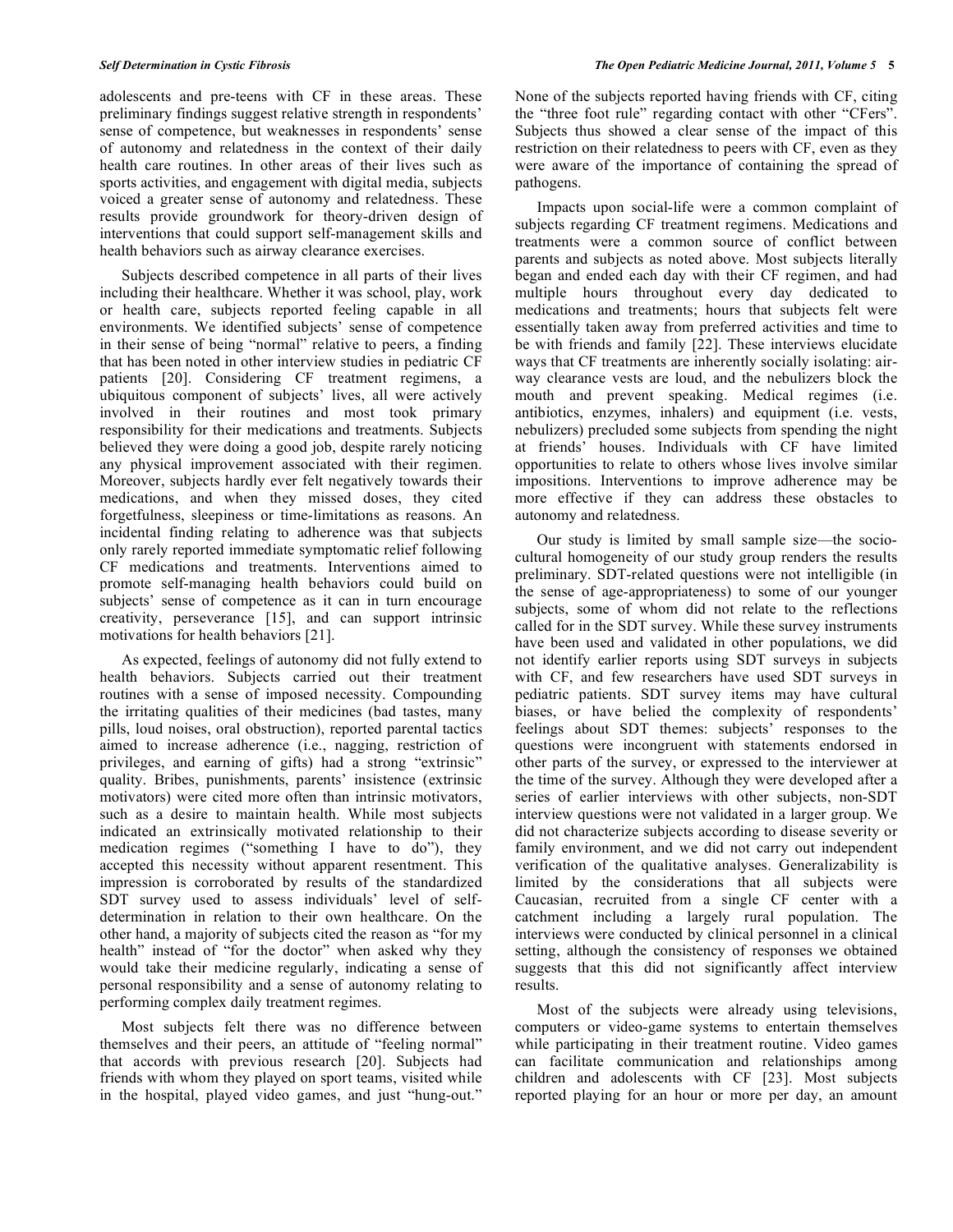similar to their cohort in the general population [24]. Subjects often mentioned having friends over to play video games, using video games to cope with hospitalization, and playing video games online with others. Video games thus represent opportunities for socialization in a clinical population at risk for social isolation.

 Two recent efforts to increase treatment participation of patients' with CF included motivational interviewing [25] and web-based, cell phone reminders and information [26]. These interventions showed initial promise but required significant resource investment to implement. In adolescents with oncologic disease, patients were given a video game which required players to ensure adherence of virtual patients to oncologic treatment regimens in order to complete missions. This digital game-based intervention led to significant improvement in treatment adherence [27]. Our children and adolescents with CF have a strong affinity to video games. Based on our findings and these related reports, we would consider that a CF-oriented digital game could support patients' sense of competence, relatedness, and autonomy. This approach has potential to foster selfmanagement and adherence in this clinical population [28]. If electronic games were to be adapted to support health behaviors and self-management (for example see ref. 27), it will also be important to consider potential negative effects of these activities (e.g., sedentism, game addiction) [29].

 Considering that "Only a small proportion of the variance in adherence has been accounted for in the literature [30]," continued patient-centered study of obstacles to selfmanagement are needed. As clinicians seek to maximize the benefits of medical treatments, the principles of SDT offer a framework for a patient-centered assessment of the impact of treatments on patients' lives. Our results offer insight as to how treatments can inadvertently confound patients' sense of competence, autonomy and relatedness. In principle, alignment of health behaviors with patients' psychological needs for self-determination will increase adherence and self-management.

## **ACKNOWLEDGEMENTS**

 Anne Dorwaldt provided guidance for the development and conduct of structured interviews. We thank Dr. Thomas Lahiri and the staff of the Vermont Children's Hospital Cystic Fibrosis Clinic, and the participants and their families for their openness and generosity.

# **DECLARATION OF INTEREST**

 Supported by a grant from the Robert Wood Johnson Foundation.

# **SUPPLEMENTARY MATERIAL**

 This article also contains supplementary material that can be viewed at publisher's website.

#### **REFERENCES**

[1] Anton DT, Moraru D, Cirdei E, Bozomitu L. [Malnutrition and complex nutritional therapy in cystic fibrosis]. Rev Med Chir Soc Med Nat Iasi 2006; 110(4): 801-6.

- [2] Tarran R, Donaldson S, Boucher RC. Rationale for hypertonic saline therapy for cystic fibrosis lung disease. Semin Respir Crit Care Med 2007; 28(3): 295-302.
- [3] Pesut D, Ciobanu L, Nagorni-Obradovic L. Pulmonary rehabilitation in chronic respiratory diseases--from goals to outcomes. Pneumologia 2008; 57(2): 65-9.
- [4] Weiner JR, Toy EL, Sacco P, Duh MS. Costs, quality of life and treatment compliance associated with antibiotic therapies in patients with cystic fibrosis: a review of the literature. Expert Opin Pharmacother 2008; 9(5): 751-66.
- [5] Corey M, McLaughlin FJ, Williams M, Levison H. A comparison of survival, growth, and pulmonary function in patients with cystic fibrosis in Boston and Toronto. J Clin Epidemiol 1988; 41(6): 583- 91.
- [6] Davis PB. Cystic fibrosis since 1938. Am J Respir Crit Care Med 2006; 173(5): 475-82.
- [7] Frederiksen B, Lanng S, Koch C, Hoiby N. Improved survival in the Danish center-treated cystic fibrosis patients: results of aggressive treatment. Pediatr Pulmonol 1996; 21(3): 153-8.
- [8] O'Sullivan BP, Flume P. The clinical approach to lung disease in patients with cystic fibrosis. Semin Respir Crit Care Med 2009; 30(5): 505-13.
- [9] Williams B, Mukhopadhyay S, Dowell J, Coyle J. Problems and solutions: accounts by parents and children of adhering to chest physiotherapy for cystic fibrosis. Disabil Rehabil 2007; 29(14): 1097-105.
- [10] Haynes RB, Yao X, Degani A*, et al.* Interventions to enhance medication adherence. Cochrane Database Syst Rev 2005(4): CD000011.
- [11] Brumfield K, Lansbury G. Experiences of adolescents with cystic fibrosis during their transition from paediatric to adult health care: a qualitative study of young Australian adults. Disabil Rehabil 2004; 26(4): 223-34.
- [12] Bucks RS, Hawkins K, Skinner TC*, et al.* Adherence to treatment in adolescents with cystic fibrosis: the role of illness perceptions and treatment beliefs. J Pediatr Psychol 2009; 34(8): 893-902.
- [13] Modi AC, Quittner AL. Barriers to treatment adherence for children with cystic fibrosis and asthma: what gets in the way? J Pediatr Psychol 2006; 31(8): 846-58.
- [14] Cohen R, Franco K, Motlow F, Reznik M, Ozuah PO. Perceptions and attitudes of adolescents with asthma. J Asthma 2003; 40(2): 207-11.
- [15] Deci EL. Intrinsic motivation. New York: Plenum Press 1975.
- [16] DeCharms R. Personal causation; the internal affective determinants of behavior. New York: Academic Press 1968.
- [17] Baumeister R, Leary M. The need to belong: desire for interpersonal attachments as a fundamental human motivation. Psychol Bull 1995; 117(3): 497-529.
- [18] Deci EL, Ryan RM. The "what" and "why" of goal pursuits: Human needs and the self-determination of behavior. Psychol Inq 2000; 11(4): 227-68.
- [19] Ryan RM, Connell JP. Perceived locus of causality and internalization: examining reasons for acting in two domains. J Pers Soc Psychol 1989; 57(5): 749-61.
- [20] Williams B, Corlett J, Dowell JS, Coyle J, Mukhopadhyay S. I've never not had it so I don't really know what it's like not to: nondifference and biographical disruption among children and young people with cystic fibrosis. Qual Health Res 2009; 19(10): 1443-55.
- [21] Ryan RM, Deci EL. Self-determination theory and the facilitation of intrinsic motivation, social development, and well-being. Am Psychol 2000; 55(1): 68-78.
- [22] Badlan K. Young people living with cystic fibrosis: an insight into their subjective experience. Health Soc Care Community 2006; 14(3): 264-70.
- [23] Tierney S, Deaton C, Webb K*, et al.* Isolation, motivation and balance: living with type 1 or cystic fibrosis-related diabetes. J Clin Nurs 2008; 17(7B): 235-43.
- [24] Cummings HM, Vandewater EA. Relation of adolescent video game play to time spent in other activities. Arch Pediatr Adolesc Med 2007; 161(7): 684-9.